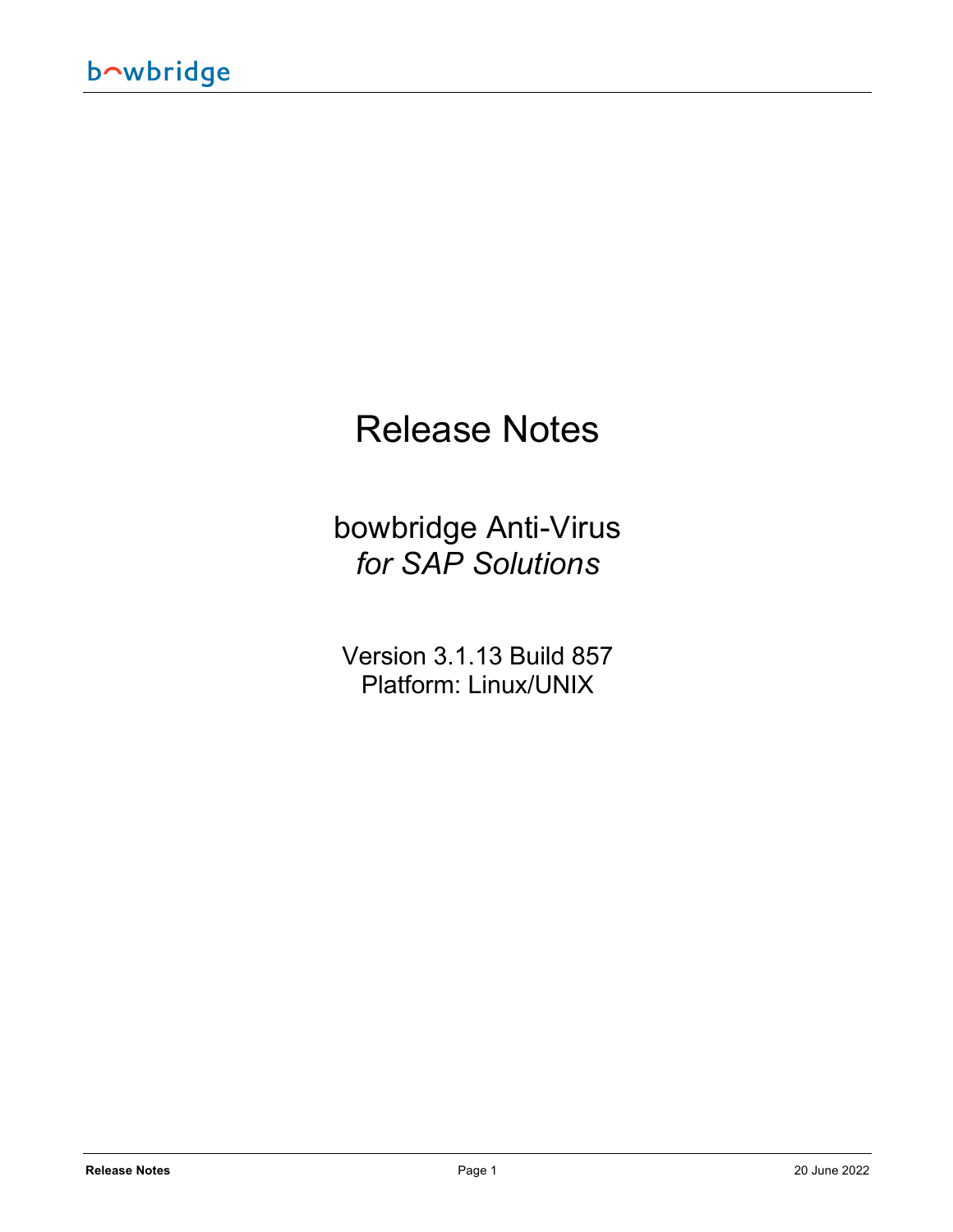# bowbridge

# **Table of Contents**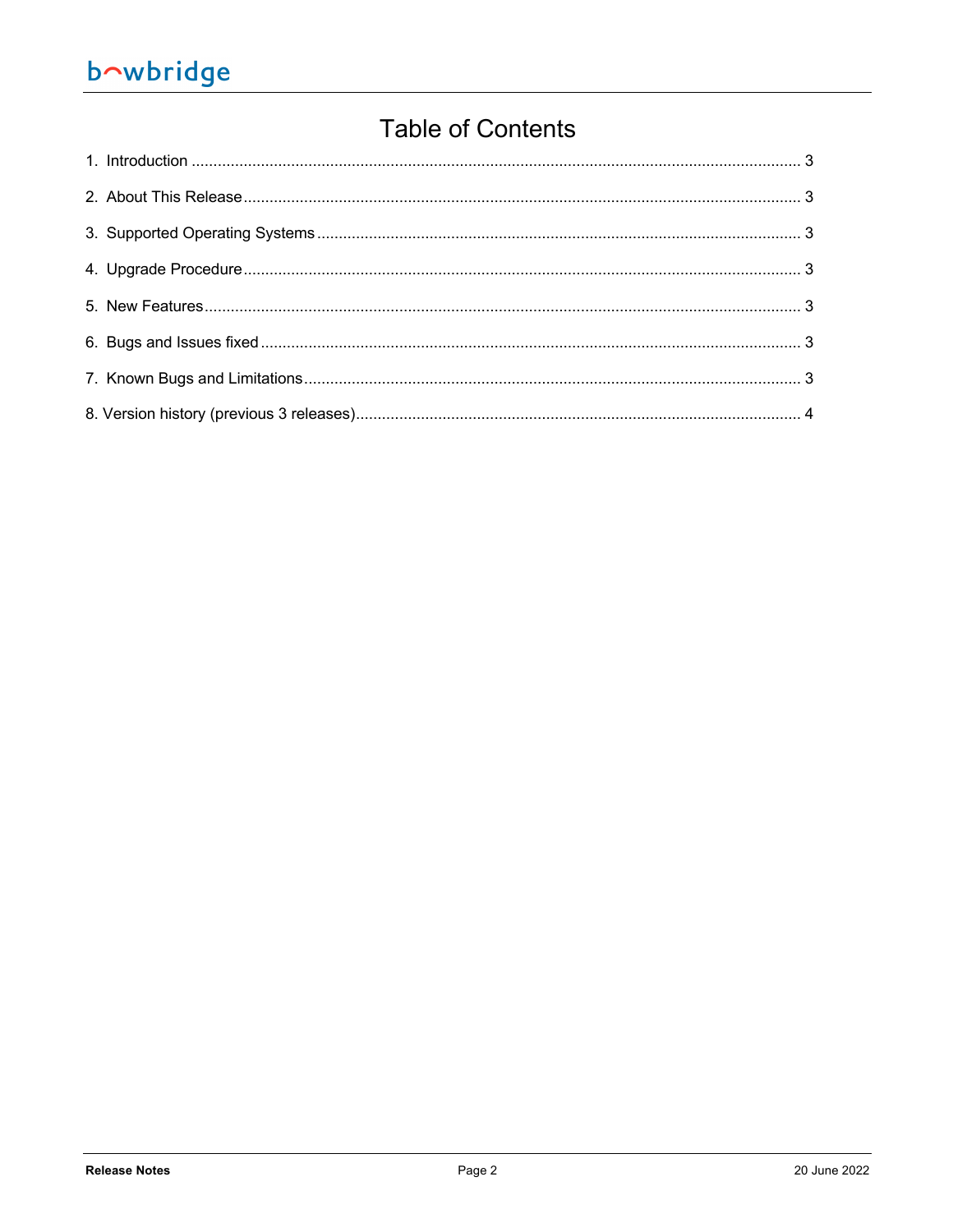# **1. Introduction**

The document communicates the major new features and changes in this release of the bowbridge Anti-Virus for SAP Solutions. It also documents known problems and workarounds.

### **2. About This Release**

Version 3.1.13 Build 857 service release to the bowbridge Anti-Virus line of products.

#### **3. Supported Operating Systems**

This product has been tested on the following platforms or with the following products:

• Linux on x86 64 (SLES 12 and newer, RHEL 7 and newer)

#### **4. Upgrade Procedure**

The product installer will detect existing installations if directed to install into the directory of an such an existing installation. It will then offer the option to upgrade the existing installation while preserving all settings and configurations.

Direct upgrade is supported from all 3.x releases. Upgrade at runtime is supported from all releases after v3.1.9

In order to benefit from service-mode feature introduced in v3.1.13 the installation/upgrade must be run with root privileges, as only root can register and control OS services.

#### **5. New Features**

The following features have been added to this release:

• McAfee Virus Scan Engine 6500

### **6. Bugs and Issues fixed**

The following issues have been addressed in this release

• False-Positive detection of Active Content in RTF documents

## **7. Known Bugs and Limitations**